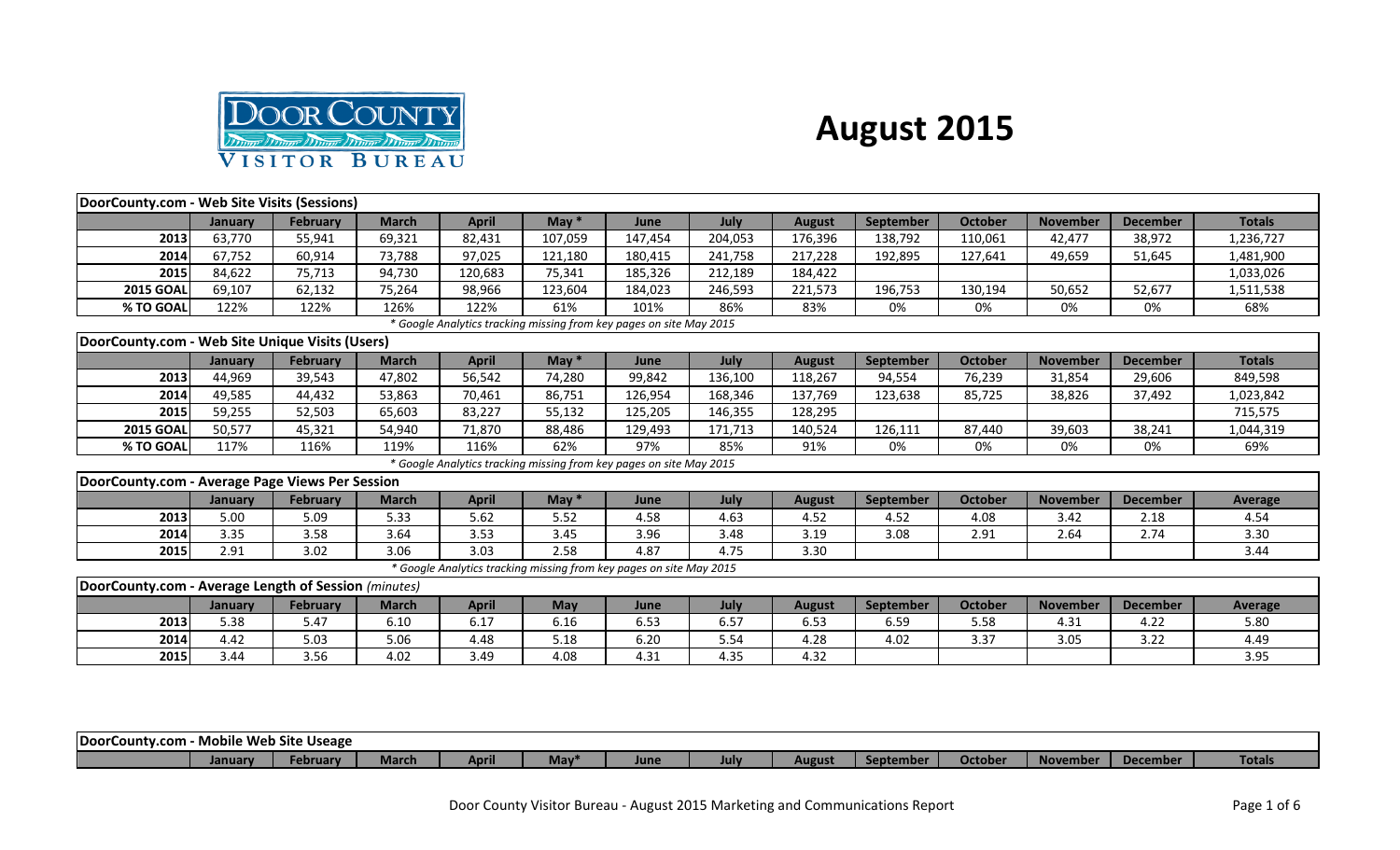| 2013                                                        | 15,219            | 13,336                    | 16,952                 | 19,449                 | 30,015                                                              | 49,594         | 69,397         | 61,021                  | 47,761    | 38.867                      | 7,934                                   | 7,333           | 376,878                  |
|-------------------------------------------------------------|-------------------|---------------------------|------------------------|------------------------|---------------------------------------------------------------------|----------------|----------------|-------------------------|-----------|-----------------------------|-----------------------------------------|-----------------|--------------------------|
| 2014                                                        | 23,872            | 10,927                    | 28,446                 | 38,478                 | 48,903                                                              | 72,055         | 106,244        | 99,139                  | 88,020    | 50,954                      | 23,263                                  | 22,857          | 613,158                  |
| 2015                                                        | 39,024            | 21,610                    | 43,392                 | 54,501                 | 30,019                                                              | 87,000         | 103,550        | 94,460                  |           |                             |                                         |                 | 473,556                  |
|                                                             |                   |                           |                        |                        | * Google Analytics tracking missing from key pages on site May 2015 |                |                |                         |           |                             |                                         |                 |                          |
| DoorCounty.com - Top Ten Most Requested Pages for the Month |                   |                           |                        |                        |                                                                     |                |                |                         |           |                             |                                         |                 |                          |
| 1) /Home                                                    |                   |                           |                        |                        | 5) / experience                                                     |                |                |                         |           | 9) /family-fun              |                                         |                 |                          |
| 2) / experience/ events                                     |                   |                           |                        |                        | 6) /stay/hotemotelinn                                               |                |                |                         |           | 10) /discover/visitor-guide |                                         |                 |                          |
| $3)$ /stay                                                  |                   |                           |                        |                        | 7) / experience/scenic-attractions/beaches                          |                |                |                         |           |                             |                                         |                 |                          |
| 4) /stay/find-lodging                                       |                   |                           |                        |                        | 8) /dine/dining-finder                                              |                |                |                         |           |                             |                                         |                 |                          |
|                                                             |                   |                           |                        |                        |                                                                     |                |                |                         |           |                             |                                         |                 |                          |
| DoorCounty.com - Top Ten Sources                            |                   |                           |                        |                        |                                                                     |                |                |                         |           |                             |                                         |                 |                          |
| 1) Google/organic                                           |                   |                           |                        |                        | 5) bing/organic                                                     |                |                |                         |           | 9) Google/PPC               |                                         |                 |                          |
| 2) (direct)/(none)                                          |                   |                           |                        |                        | 6) m.facebook.com/referral                                          |                |                |                         |           |                             | 10) Facebook Newsfeed Ads/ Newsfeed Ads |                 |                          |
| 3) yahoo/organic                                            |                   |                           |                        |                        | 7) bing.com/referral                                                |                |                |                         |           |                             |                                         |                 |                          |
| 4) DoorCounty/Email                                         |                   |                           |                        |                        | 8) cloud.innline.com/referral                                       |                |                |                         |           |                             |                                         |                 |                          |
|                                                             |                   |                           |                        |                        |                                                                     |                |                |                         |           |                             |                                         |                 |                          |
| Social Media: Facebook                                      |                   |                           |                        |                        |                                                                     |                |                |                         |           |                             |                                         |                 |                          |
| <b>Impressions</b>                                          | January           | February                  | <b>March</b>           | <b>April</b>           | May                                                                 | June           | July           | <b>August</b>           | September | <b>October</b>              | <b>November</b>                         | <b>December</b> | <b>Totals</b>            |
| 2013                                                        | 705,864           | 438,515                   | 508,267                | 913,060                | 718,887                                                             | 731,781        | 862,530        | 3,417,990               | 906,036   | 973,792                     | 789,279                                 | 757,391         | 11,723,392               |
| 2014                                                        | 1,072,474         | 786,549                   | 1,256,786              | 1,140,795              | 904,334                                                             | 866,752        | 937,971        | 1,053,928               | 1,378,288 | 597,568                     | 587,576                                 | 559,572         | 11,142,593               |
| 2015                                                        | 826,778           | 594,789                   | 839,094                | 1,204,160              | 1,097,071                                                           | 1,201,542      | 1,286,647      | 925,223                 |           |                             |                                         |                 | 7,975,304                |
| <b>Post Views</b>                                           | January           | <b>February</b>           | <b>March</b>           | <b>April</b>           | <b>May</b>                                                          | June           | July           | <b>August</b>           | September | <b>October</b>              | <b>November</b>                         | <b>December</b> | <b>Totals</b>            |
| 2013                                                        | 201,757           | 153,573                   | 235,988                | 421,933                | 397,823                                                             | 339,344        | 694,065        | 837,676                 | 661,885   | 555,945                     | 75,063                                  | 403,674         | 4,978,726                |
| 2014                                                        | 207,464           | 240,304                   | 426,235                | 424,333                | 463,321                                                             | 444,147        | 339,068        | 461,958                 | 612,005   | 238,985                     | 346,151                                 | 257,000         | 4,460,971                |
| 2015                                                        | 555,825           | 388,349                   | 555,850                | 772,633                | 739,233                                                             | 768,594        | 847,893        | 686,341                 |           |                             |                                         |                 | 5,314,718                |
| <b>Page Views</b>                                           | January           | <b>February</b>           | <b>March</b>           | <b>April</b>           | <b>May</b>                                                          | June           | July           | <b>August</b>           | September | <b>October</b>              | <b>November</b>                         | <b>December</b> | <b>Totals</b>            |
| 2013                                                        | 3,372             | 2,134                     | 3,474                  | 8,976                  | 5,164                                                               | 5,398          | 6,440          | 7,471                   | 7,069     | 4,702                       | 1,637                                   | 1,870           | 57,707                   |
| 2014                                                        | 11,533            | 13,566                    | 3,181                  | 3,624                  | 3,358                                                               | 3,963          | 8,419          | 3,050                   | 3,047     | 1,616                       | 1,199                                   | 170,953         | 227,509                  |
|                                                             | 1,447             | 1,197                     | 1,483                  | 2,014                  | 1,979                                                               | 1,821          | 2,158          | 119,717                 |           |                             |                                         |                 | 131,816                  |
| 2015                                                        |                   |                           |                        |                        |                                                                     |                |                |                         |           |                             |                                         |                 |                          |
| <b>Engagement</b><br>2015                                   | January<br>24,832 | <b>February</b><br>14,834 | <b>March</b><br>26,432 | <b>April</b><br>32,633 | <b>May</b><br>32,944                                                | June<br>32,210 | July<br>30,093 | <b>August</b><br>24,461 | September | <b>October</b>              | <b>November</b>                         | <b>December</b> | <b>Totals</b><br>218,439 |

| Social Media: Twitter Followers |                |          |              |              |       |       |       |               |                  |         |                 |                                 |                        |
|---------------------------------|----------------|----------|--------------|--------------|-------|-------|-------|---------------|------------------|---------|-----------------|---------------------------------|------------------------|
|                                 | <b>January</b> | February | <b>March</b> | <b>April</b> | May   | June  | July  | <b>August</b> | <b>September</b> | October | <b>November</b> | <b>December</b>                 | <b>Annual % Growth</b> |
| 2013                            | 1,833          | 1,975    | 2.032        | 100<br>2,1U. | 2.187 | 2,235 | 2.340 | 2,402         | 2,426            | 2.479   | 2,537           | 2,589                           | 41%                    |
| 2014                            | 2.654          | 2,701    | 717<br>2.14  | 2,797        | 2,910 | 3,050 | 3,180 | 3,264         | 3,348            | 3.417   | 3,451           | $\sim$ = $\sim$ $\sim$<br>3,569 | 34%                    |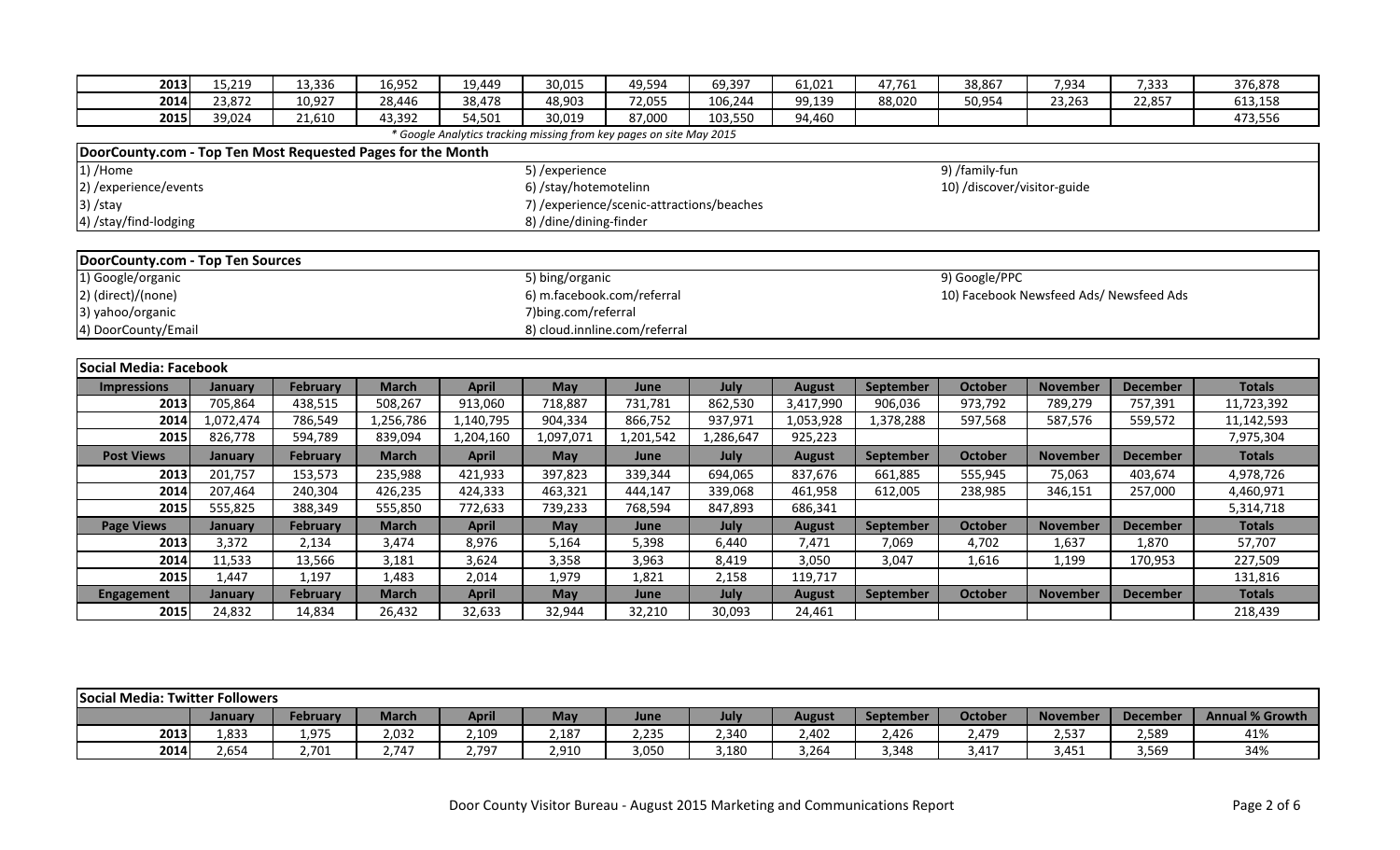| 2015 | 3,585 | $\sim$ $\sim$ $\sim$<br>ל למ<br>---- | 3,709 | 3,781 | $- -$<br>--<br>3,07 | : aar<br>J,JJ | $\sim$ $\sim$<br>4,UYD |  |  |  |
|------|-------|--------------------------------------|-------|-------|---------------------|---------------|------------------------|--|--|--|

| <b>Pay-Per-Click Results</b> |                |                                    |       |              |            |       |       |               |                  |         |                 |          |               |
|------------------------------|----------------|------------------------------------|-------|--------------|------------|-------|-------|---------------|------------------|---------|-----------------|----------|---------------|
|                              | <b>January</b> | February                           | March | <b>April</b> | <b>May</b> | June  | July  | <b>August</b> | <b>September</b> | October | <b>November</b> | December | <b>Totals</b> |
|                              |                | 2013 2013 Program started in March | 3,222 | 3,797        | 5,110      | 4,532 | 4,997 | 4,945         | 4,108            | 4,033   | 3,156           | n/a      | 37,900        |
| 2014                         | 2,432          | .748                               | 3,473 | 9,955        | 1,940      | 5,260 | 4,203 | 2,124         | 2,462            | 2,019   | 1,294           | 1,314    | 42,224        |
| 2015                         | 1,815          | 2,153                              | 2,240 | 2,253        | 5,507      | 5,556 | 507,د | 4,096         |                  |         |                 |          | 29,127        |

| <b>Door County E-Newsletter - Number of E-Mails Sent (with remails)</b> |                |          |              |         |         |         |         |         |                  |         |                 |                 |               |
|-------------------------------------------------------------------------|----------------|----------|--------------|---------|---------|---------|---------|---------|------------------|---------|-----------------|-----------------|---------------|
|                                                                         | <b>January</b> | February | <b>March</b> | April   | May     | June    | July    | August  | <b>September</b> | October | <b>November</b> | <b>December</b> | <b>Totals</b> |
| 2013                                                                    | 326.396        | 321,595  | 319,699      | 308,619 | 332,534 | 336.442 | 311,189 | 342,967 | 319.249          | 322,423 | 308,090         | 306,833         | 3,856,036     |
| 2014                                                                    | 310.665        | 304,504  | 260,265      | 290,157 | 303,787 | 311,153 | 314.220 | 314,552 | 346,443          | 343,595 | 344,384         | 337,073         | 3,780,798     |
| 2015                                                                    | 328,573        | 319,563  | 310,628      | 316,865 | 341,409 | 349,020 | 486,954 | 359,538 |                  |         |                 |                 | 2,812,550     |

| <b>IDoor County E-Newsletter - Open Rates</b> |         |                 |        |              |        |        |        |        |                  |         |                 |                 |         |
|-----------------------------------------------|---------|-----------------|--------|--------------|--------|--------|--------|--------|------------------|---------|-----------------|-----------------|---------|
|                                               | Januarv | <b>February</b> | March  | <b>April</b> | Mav    | June   | Julv   | August | <b>September</b> | October | <b>November</b> | <b>December</b> | Average |
| 2013                                          | 19.90%  | 20.60%          | 20.00% | 21.10%       | 25.20% | 21.10% | 21.40% | 24.00% | 23.80%           | 24.80%  | 24.10%          | 22.00%          | 22.33%  |
| 2014                                          | 25.30%  | 24.20%          | 31.70% | 30.10%       | 25.80% | 26.90% | 26.90% | 26.00% | 29.20%           | 26.50%  | 22.30%          | 21.20%          | 26.34%  |
| 2015                                          | 24.80%  | 23.60%          | 27.70% | 28.70%       | 26.80% | 27.10% | 32.90% | 24.74% |                  |         |                 |                 | 27.04%  |

| Door County E-Newsletter - Click Thru's |         |          |              |              |       |       |       |        |                  |                |                 |          |                |
|-----------------------------------------|---------|----------|--------------|--------------|-------|-------|-------|--------|------------------|----------------|-----------------|----------|----------------|
|                                         | January | February | <b>March</b> | <b>April</b> | May   | June  | July  | August | <b>September</b> | <b>October</b> | <b>November</b> | December | <b>Average</b> |
| 2013                                    | 2.80%   | 2.70%    | 2.70%        | 3.00%        | 4.20% | 3.30% | 3.40% | 3.50%  | 3.80%            | 3.20%          | 2.80%           | 1.90%    | 3.11%          |
| 2014                                    | 2.90%   | 2.30%    | 4.40%        | 4.20%        | 3.90% | 4.60% | 4.70% | 1.30%  | !.50%            | 3.90%          | 2.30%           | 2.10%    | 3.68%          |
| 2015                                    | 2.60%   | 2.90%    | 3.60%        | 4.30%        | 3.41% | 4.00% | 5.09% | 3.13%  |                  |                |                 |          | 3.63%          |

| <b>Advertising - Programs &amp; Campaigns</b> |                          |                            |                         |              |           |                                      |            |               |                  |                |                 |           |  |
|-----------------------------------------------|--------------------------|----------------------------|-------------------------|--------------|-----------|--------------------------------------|------------|---------------|------------------|----------------|-----------------|-----------|--|
|                                               | Januarv                  | <b>February</b>            | March                   | <b>April</b> | May       | June                                 | July       | <b>August</b> | <b>September</b> | <b>October</b> | <b>November</b> | December  |  |
|                                               | $2013$ Image/NOR         | <b>NOR</b>                 | Image/LGBT              | Image/LGBT   | mage      | Image                                | Image/LGBT | Image         | Image/SDSDC      | Image/SDSD     | Image           | Image/NOR |  |
|                                               |                          | 2014 Image/NOR   NOR/Image | Image                   | Image/SOB    | Image/SOB | Image                                | Image      | Image         | Image/SDSDC      | Image /SDSD    | Image/NOR       | Image/NOR |  |
|                                               |                          | 2015 Image/NOR   NOR/Image | NOR/Image               | Image/SOB    | Image/SOB | Image                                | mage       | Image/SDSD    |                  |                |                 |           |  |
|                                               | SOB = Season of Blossoms |                            | NOR = Nature of Romance |              |           | SDSDC = So Delicious. So Door County |            |               |                  |                |                 |           |  |

| <b>Advertising - Gross Impressions</b> |         |                 |              |              |           |           |           |           |           |           |                 |                 |              |
|----------------------------------------|---------|-----------------|--------------|--------------|-----------|-----------|-----------|-----------|-----------|-----------|-----------------|-----------------|--------------|
|                                        | January | <b>February</b> | <b>March</b> | <b>April</b> | Mav       | June      | July      | August    | September | October   | <b>November</b> | <b>December</b> | <b>Total</b> |
| 2013                                   | 106.273 | 480,182         | 123,101      | 124,644      | 4,759,128 | 7,494,467 | 6,332,927 | 6,046,422 | 2,911,882 | .,136,216 | 130,040         | 104,743         | 29,750,025   |
| 2014                                   | 70,620  | 2,777,134       | 9,058,615    | 8,790,285    | 6,753,942 | .,772,677 | 904,724   | 148,225   | 1,735,115 | 3,503,157 | 2,604           | 2,530           | 36,519,628   |
| 2015                                   | 5,346   | 2,679,900       | 5,336,400    | 9,945,248    | 5,628,037 | 1,183,348 | 673,070   | 441,307   |           |           |                 |                 | 25,892,656   |

**Advertising - Media Placed 2015**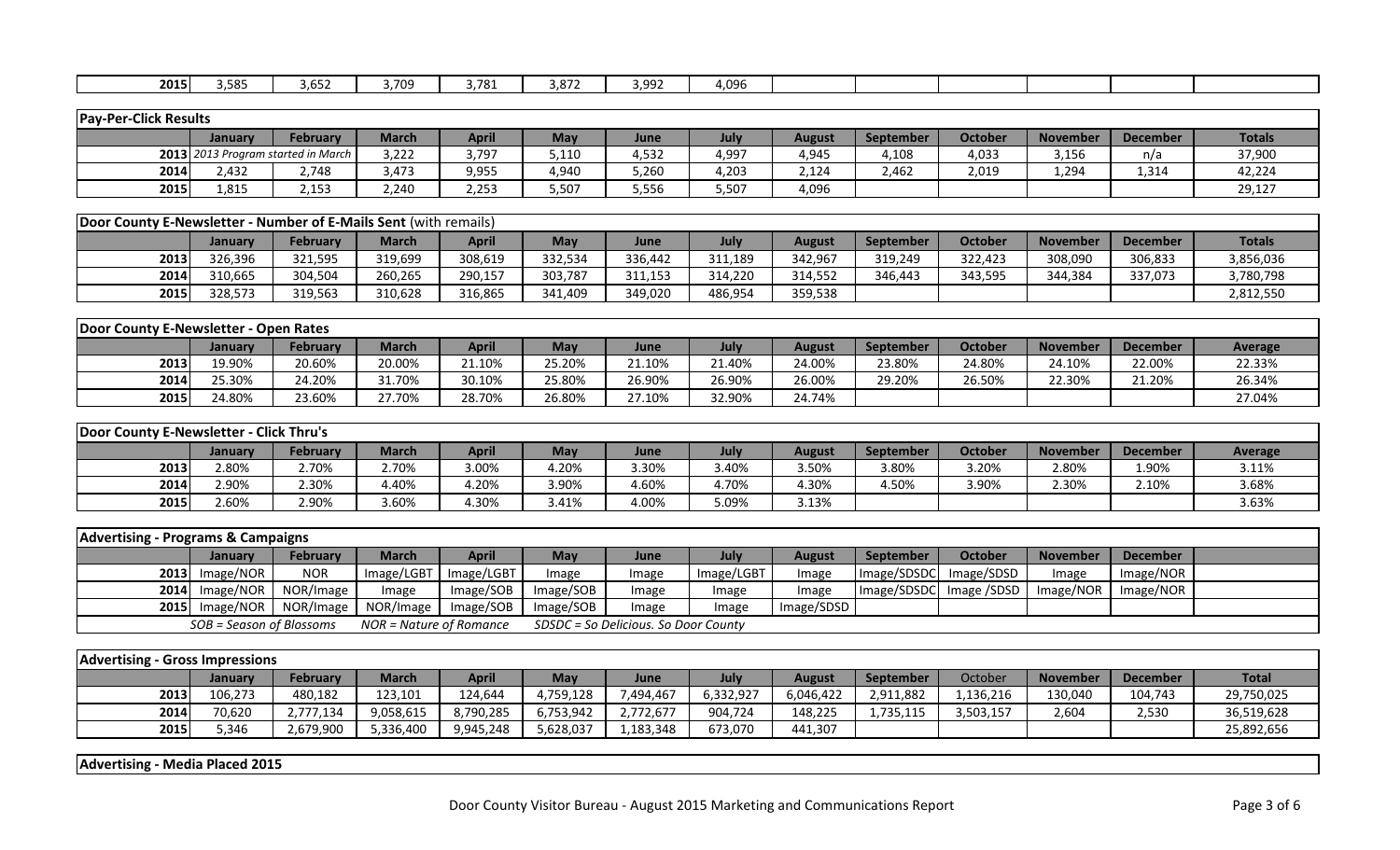|                       | January | <b>February</b> | March     | April     | <b>May</b> | June     | July     | August  | September | October | <b>November</b> | <b>December</b> | <b>Total</b> |
|-----------------------|---------|-----------------|-----------|-----------|------------|----------|----------|---------|-----------|---------|-----------------|-----------------|--------------|
| <b>Total Paidl</b>    | \$3.440 | \$30,793        | \$146.249 | \$130,523 | \$97,946   | \$11,343 | \$15,063 | \$8,124 |           |         |                 |                 | \$443,481    |
| Co-Op Dollars         |         | 1,525           | \$9,325   | \$7,025   | \$6,955    | 3,070ډ   | 5,525ډ   | \$2,400 |           |         |                 |                 | \$35,825     |
| <b>Barter Dollars</b> |         | \$30,228        | \$1,538   | \$16,810  | \$12,228   | \$47,500 | 1,838ء   | \$114   |           |         |                 |                 | \$110,255    |
| <b>Unpaid Dollars</b> |         |                 |           | \$0       | \$0        | \$0      | \$0      |         |           |         |                 |                 |              |

|      | <b>Explore The Door Video Travel Show Activity (views/downloads)</b> |          |              |              |       |        |        |        |           |         |                 |                 |               |  |
|------|----------------------------------------------------------------------|----------|--------------|--------------|-------|--------|--------|--------|-----------|---------|-----------------|-----------------|---------------|--|
|      | Januarv                                                              | February | <b>March</b> | <b>April</b> | May   | June   | July   | August | September | October | <b>November</b> | <b>December</b> | <b>Totals</b> |  |
| 2013 | 6,334                                                                | 5,378    | 134,د        | 5,397        | 6,601 | 420,   | 9,686  | 8,201  | 6,158     | 5,112   | 1,871           | 2,168           | 70,460        |  |
| 2014 | 2,631                                                                | 2,354    | 3,253        | 3,705        | 5,065 | 6,695  | 8,201  | 6,379  | 5,193     | 4,578   | 2.988           | 3,110           | 54,152        |  |
| 2015 | 5,745                                                                | 727،     | 6,434        | 6,593        | 9,566 | 13,497 | 19,242 | 23,320 |           |         |                 |                 | 89,124        |  |

|                  | <b>Media Marketing Program - Impressions</b> |                 |              |              |            |            |             |               |                  |             |                 |           |               |  |
|------------------|----------------------------------------------|-----------------|--------------|--------------|------------|------------|-------------|---------------|------------------|-------------|-----------------|-----------|---------------|--|
|                  | January                                      | <b>February</b> | <b>March</b> | <b>April</b> | <b>May</b> | June       | <b>July</b> | <b>August</b> | <b>September</b> | October     | <b>November</b> | December  | <b>Totals</b> |  |
| 2013             | 1,670,178                                    | 8,638,771       | 10,208,354   | 1,933,183    | 1,028,329  | 20,328,268 | 8,173,056   | 31,790,411    | 9,995,295        | 285,691,328 | 4,298,436       | 7,342,018 | 391,097,627   |  |
|                  | 2014 37,852,999                              | 40,986,204      | 27,772,140   | 5,314,961    | 20,193,969 | 44,435,235 | 71,687,651  | 12,256,415    | 51.116.546       | 67,868,123  | 18,770,067      | 3,507,165 | 401,761,475   |  |
|                  | 2015 28,017,364                              | 1,823,856       | 20,098,799   | 22,527,085   | 3,830,004  | 19,201,677 | 30,984,433  | 36,995,848    |                  |             |                 |           | 163,479,066   |  |
| <b>2015 GOAL</b> | 16,535,501                                   | 6,388,538       | 14,230,653   | 8,366,153    | 9,517,767  | 8,886,788  | 49,319,240  | 13,688,198    | 22,374,255       | 40.394.770  | 6,733,098       | 6,571,412 | 203,006,373   |  |
| % TO GOAL        | 169%                                         | 29%             | 141%         | 269%         | 40%        | 216%       | 63%         | 270%          | 0%               | 0%          | 0%              | 0%        | 81%           |  |

|      | Media Marketing Program - Ad Value Equivalency |                 |              |           |             |           |           |               |                  |           |                 |                 |               |  |
|------|------------------------------------------------|-----------------|--------------|-----------|-------------|-----------|-----------|---------------|------------------|-----------|-----------------|-----------------|---------------|--|
|      | January                                        | <b>February</b> | <b>March</b> | April     | <b>May</b>  | June      | July      | <b>August</b> | <b>September</b> | October   | <b>November</b> | <b>December</b> | <b>Totals</b> |  |
| 2013 | \$13.829                                       | \$50,527        | \$25,621     | \$51,532  | \$28,678    | \$44,542  | \$59,408  | \$1,400,537   | \$30,423         | \$149,500 | \$50,362        | \$72,869        | \$1,977,828   |  |
| 2014 | \$104.143                                      | \$93,897        | \$503,719    | \$75,517  | \$153,280   | \$107,290 | \$227,097 | \$196,220     | \$258.235        | \$141.898 | \$91,174        | \$81,448        | \$2,033,918   |  |
| 2015 | \$70,320                                       | \$72,596        | \$80,581     | \$330,607 | \$1,209,143 | \$282,586 | \$168,520 | \$154,576     |                  |           |                 |                 | \$2,368,929   |  |

|                  | Media Marketing Program - Visiting Journalists |                 |              |              |            |      |             |               |                  |         |                 |          |               |  |
|------------------|------------------------------------------------|-----------------|--------------|--------------|------------|------|-------------|---------------|------------------|---------|-----------------|----------|---------------|--|
|                  | January                                        | <b>February</b> | <b>March</b> | <b>April</b> | <b>May</b> | June | <b>July</b> | <b>August</b> | <b>September</b> | October | <b>November</b> | December | <b>Totals</b> |  |
| 2013             |                                                | <b>__</b>       |              |              | ᅩ          | 22   |             |               |                  | . .     |                 |          | 78            |  |
| 2014             |                                                |                 |              |              | 10         | 22   | ᅩ           |               |                  | 10      |                 |          |               |  |
| 2015             |                                                |                 |              |              |            | 14   | 19          | ᅩᄼ            |                  |         |                 |          |               |  |
| <b>2015 GOAL</b> |                                                | 10              |              |              |            | 20   |             |               |                  | 14      |                 |          | 70            |  |
| % TO GOAL        |                                                | 90%             |              |              | 88%        | 70%  | 238%        | 200%          | 0%               | 0%      |                 |          | 87%           |  |

**Group Tour Contacts**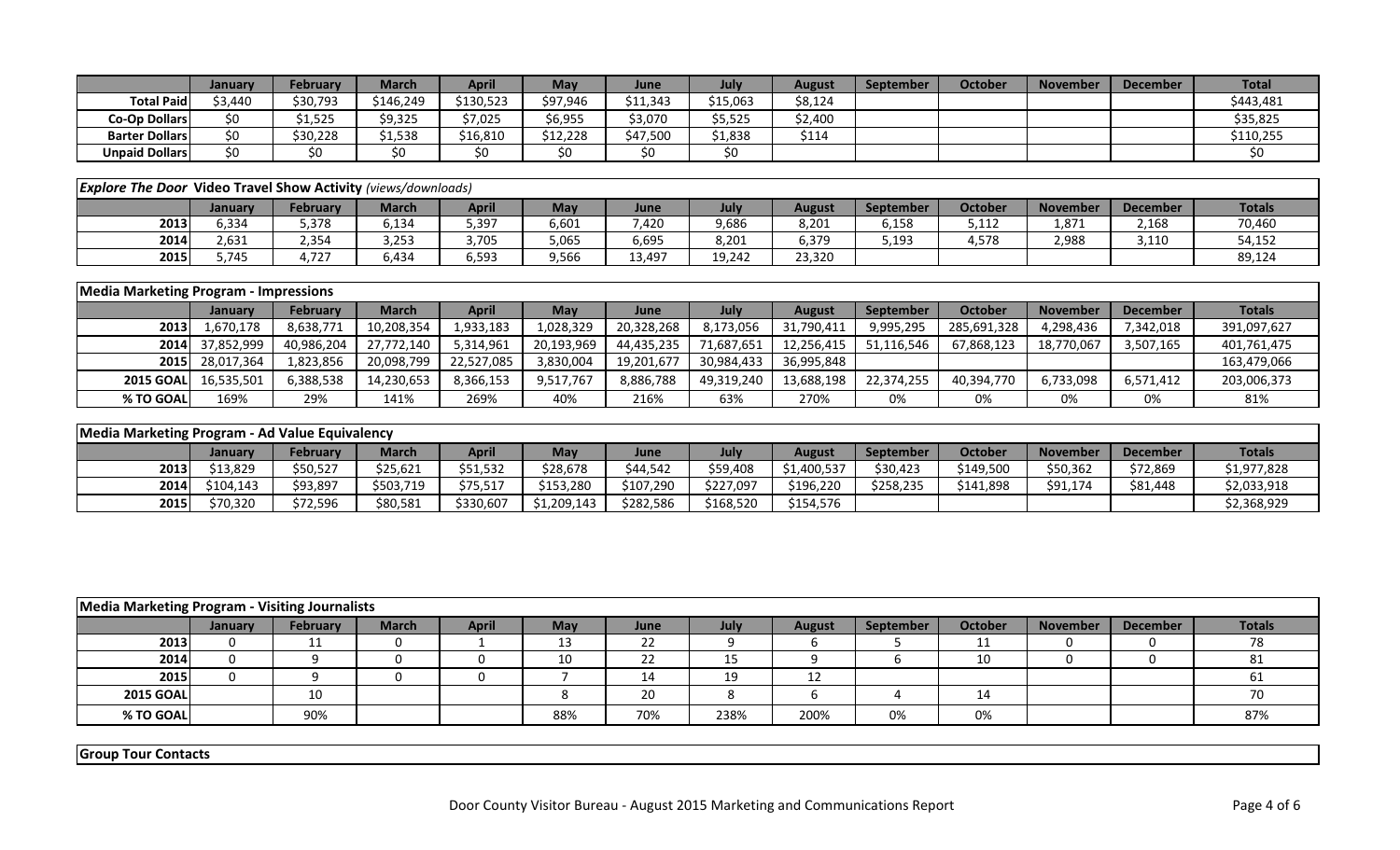|                                        | January         | February        | <b>March</b>    | <b>April</b>    | May              | June            | July             | <b>August</b>   | September        | <b>October</b>  | <b>November</b> | <b>December</b> | <b>Totals</b>    |
|----------------------------------------|-----------------|-----------------|-----------------|-----------------|------------------|-----------------|------------------|-----------------|------------------|-----------------|-----------------|-----------------|------------------|
| 2013                                   | 87              | 314             | 127             | 83              | 538              | 49              | 9                | 213             | 31               | 83              | 145             | 42              | 1,721            |
| 2014                                   | 153             | 621             | 130             | 70              | 156              | 167             | 108              | 207             | 39               | 14              | 34              | 48              | 1,747            |
| 2015                                   | 134             | 451             | 110             | 206             | 188              | 179             | 176              | 89              |                  |                 |                 |                 | 1,533            |
| <b>2015 GOAL</b>                       | 175             | 350             | 175             | 125             | 162              | 175             | $\overline{125}$ | 210             | $77 \,$          | 60              | 55              | 75              | 1,764            |
| % TO GOAL                              | 77%             | 129%            | 63%             | 165%            | 116%             | 102%            | 141%             | 42%             | 0%               | 0%              | 0%              | 0%              | 87%              |
|                                        |                 |                 |                 |                 |                  |                 |                  |                 |                  |                 |                 |                 |                  |
| <b>Group Tour Inquiries</b>            |                 |                 |                 |                 |                  |                 |                  |                 |                  |                 |                 |                 |                  |
|                                        | January         | <b>February</b> | <b>March</b>    | <b>April</b>    | May              | June            | July             | <b>August</b>   | September        | <b>October</b>  | <b>November</b> | <b>December</b> | <b>Totals</b>    |
| 2013                                   | 22              | 9               | 6               | 8               | $\overline{72}$  | 4               | 9                | 20              | 14               | 8               | 8               | $\overline{7}$  | 187              |
| 2014                                   | 29              | $\overline{34}$ | 8               | 12              | 14               | $\overline{28}$ | $\overline{24}$  | 25              | 6                | $\overline{13}$ | 5               | 6               | 204              |
| 2015                                   | $\overline{33}$ | 19              | 13              | 15              | $\overline{12}$  | 9               | 15               | 13              |                  |                 |                 |                 | 129              |
| <b>2015 GOAL</b>                       | 30              | 30              | 10              | 12              | 15               | 29              | 25               | 25              | 5                | 15              | 5               | 5               | $\overline{206}$ |
| % TO GOAL                              | 110%            | 63%             | 130%            | 125%            | 80%              | 31%             | 60%              | 52%             | 0%               | 0%              | 0%              | 0%              | 63%              |
|                                        |                 |                 |                 |                 |                  |                 |                  |                 |                  |                 |                 |                 |                  |
| <b>Meeting/Event Planner Contacts</b>  |                 |                 |                 |                 |                  |                 |                  |                 |                  |                 |                 |                 |                  |
|                                        | January         | <b>February</b> | <b>March</b>    | <b>April</b>    | May              | June            | July             | <b>August</b>   | <b>September</b> | <b>October</b>  | <b>November</b> | <b>December</b> | <b>Totals</b>    |
| 2013                                   | 75              | 43              | 131             | 40              | 307              | 79              | 147              | 144             | 124              | 197             | 59              | 61              | 1,407            |
| 2014                                   | 81              | 81              | 149             | 61              | 206              | 199             | 181              | 143             | 154              | 86              | 276             | 68              | 1,685            |
| 2015                                   | 97              | 85              | 171             | 188             | 209              | 181             | 373              | 120             |                  |                 |                 |                 | 1,424            |
| <b>2015 GOAL</b>                       | 85              | 75              | 150             | 85              | $\overline{210}$ | 200             | 185              | 145             | 155              | 120             | 225             | 67              | 1,702            |
| % TO GOAL                              | 114%            | 113%            | 114%            | 221%            | 100%             | 91%             | 202%             | 83%             | 0%               | $0\%$           | 0%              | 0%              | 84%              |
|                                        |                 |                 |                 |                 |                  |                 |                  |                 |                  |                 |                 |                 |                  |
|                                        |                 |                 |                 |                 |                  |                 |                  |                 |                  |                 |                 |                 |                  |
|                                        |                 |                 |                 |                 |                  |                 |                  |                 |                  |                 |                 |                 |                  |
|                                        |                 |                 |                 |                 |                  |                 |                  |                 |                  |                 |                 |                 |                  |
|                                        |                 |                 |                 |                 |                  |                 |                  |                 |                  |                 |                 |                 |                  |
| <b>Meeting/Event Planner Inquiries</b> |                 |                 |                 |                 |                  |                 |                  |                 |                  |                 |                 |                 |                  |
|                                        | January         | <b>February</b> | <b>March</b>    | <b>April</b>    | May              | June            | July             | <b>August</b>   | September        | <b>October</b>  | <b>November</b> | <b>December</b> | <b>Totals</b>    |
| 2013                                   | 67              | 43              | 37              | 40              | 52               | 79              | 63               | 64              | 72               | 49              | 29              | 24              | 619              |
| 2014                                   | 30              | $\overline{39}$ | $\overline{33}$ | 57              | 63               | 69              | 67               | 62              | 63               | $\overline{58}$ | 39              | 57              | 637              |
| 2015                                   | 82              | 35              | 42              | 56              | 66               | 76              | 54               | $\overline{37}$ |                  |                 |                 |                 | 448              |
| <b>2015 GOAL</b>                       | $\overline{28}$ | 40              | $\overline{35}$ | $\overline{55}$ | 65               | $\overline{70}$ | 65               | 60              | 65               | 60              | 40              | 60              | 643              |
| % TO GOAL                              | 293%            | 88%             | 120%            | 102%            | 102%             | 109%            | 83%              | 62%             | 0%               | 0%              | 0%              | 0%              | 70%              |
|                                        |                 |                 |                 |                 |                  |                 |                  |                 |                  |                 |                 |                 |                  |
| <b>Trade Show Participation</b>        |                 |                 |                 |                 |                  |                 |                  |                 |                  |                 |                 |                 |                  |
|                                        | January         | <b>February</b> | <b>March</b>    | <b>April</b>    | May              | June            | July             | <b>August</b>   | September        | <b>October</b>  | <b>November</b> | <b>December</b> | <b>Totals</b>    |
| 2013                                   | $\mathbf{1}$    | $\mathbf{1}$    | 0               | $\mathbf{1}$    | 0                | 0               | $\boldsymbol{0}$ | 0               | 0                | $\overline{2}$  | 1               | $\mathbf{1}$    | $\overline{7}$   |
| 2014                                   |                 |                 |                 |                 |                  |                 |                  |                 |                  |                 |                 |                 |                  |
|                                        | $\mathbf{1}$    | $\pmb{0}$       | $\pmb{0}$       | $\pmb{0}$       | $\boldsymbol{0}$ | 0               | $\pmb{0}$        | 0               | $\mathbf{1}$     | $\mathbf 0$     | $\overline{2}$  | $\mathbf 0$     | 4                |